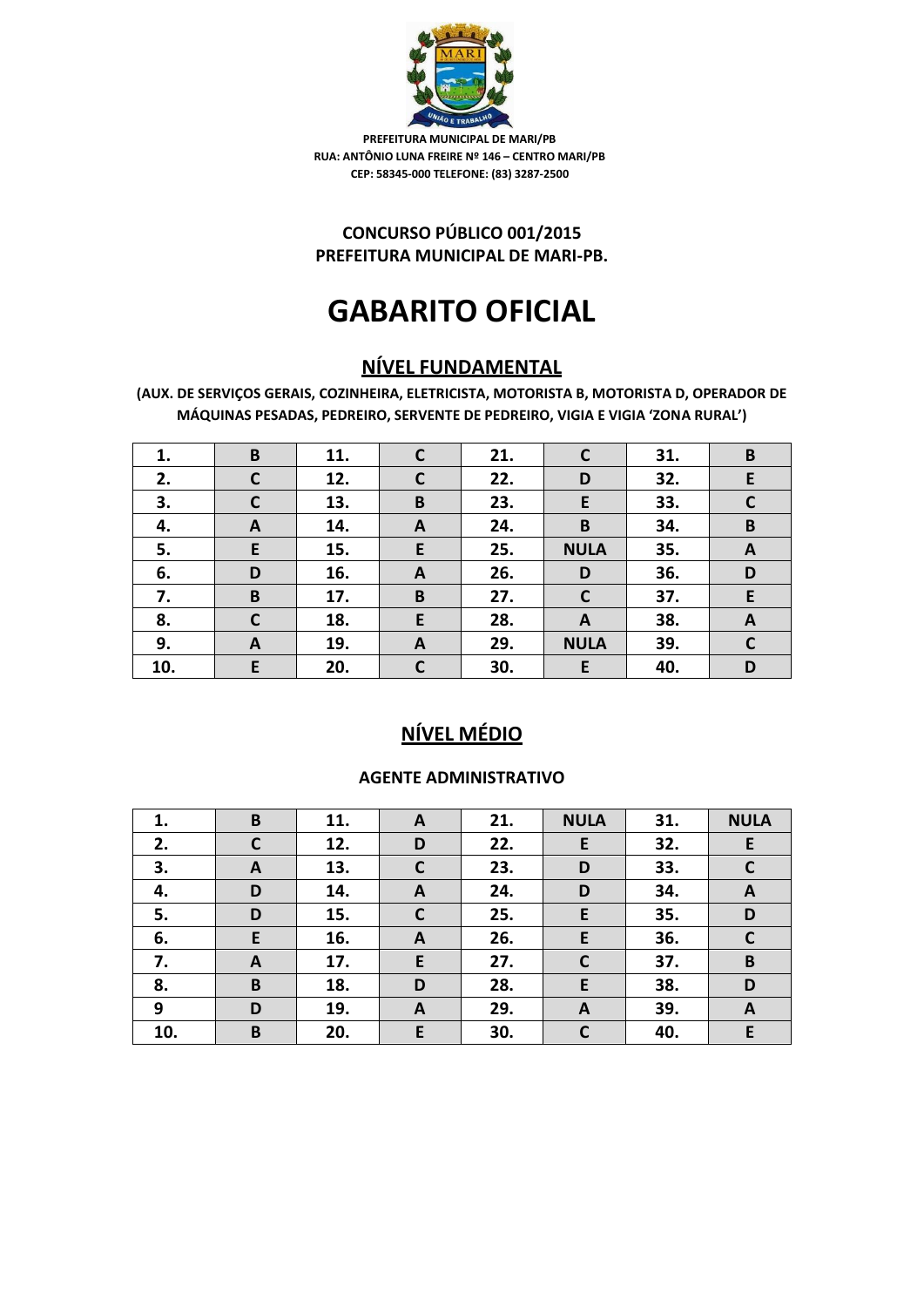

### **AGENTE COMUNITÁRIO DE SAÚDE**

| 1.  | B           | 11. | A           | 21. | E            | 31. | <b>NULA</b>  |
|-----|-------------|-----|-------------|-----|--------------|-----|--------------|
| 2.  | $\mathbf C$ | 12. | D           | 22. | E            | 32. | E            |
| 3.  | A           | 13. | $\mathbf c$ | 23. | E            | 33. | $\mathbf C$  |
| 4.  | D           | 14. | A           | 24. | A            | 34. | A            |
| 5.  | D           | 15. | $\mathbf c$ | 25. | B            | 35. | D            |
| 6.  | E           | 16. | A           | 26. | B            | 36. | $\mathsf{C}$ |
| 7.  | A           | 17. | B           | 27. | E            | 37. | B            |
| 8.  | B           | 18. | A           | 28. | $\mathsf{C}$ | 38. | D            |
| 9   | D           | 19. | $\mathbf C$ | 29. | B            | 39. | A            |
| 10. | B           | 20. | D           | 30. |              | 40. | E            |

### **AUXILIAR DE CONSULTÓRIO DENTÁRIO**

| 1.  | B | 11. | A            | 21. | A | 31. | <b>NULA</b>  |
|-----|---|-----|--------------|-----|---|-----|--------------|
| 2.  | C | 12. | D            | 22. | E | 32. | E            |
| 3.  | A | 13. | $\mathsf{C}$ | 23. | D | 33. | $\mathsf{C}$ |
| 4.  | D | 14. | A            | 24. | B | 34. | A            |
| 5.  | D | 15. | C            | 25. | C | 35. | D            |
| 6.  | E | 16. | B            | 26. | D | 36. | $\mathbf c$  |
| 7.  | A | 17. | D            | 27. | C | 37. | B            |
| 8.  | B | 18. | A            | 28. | A | 38. | D            |
| 9   | D | 19. | E            | 29. | E | 39. | A            |
| 10. | B | 20. | $\mathsf{C}$ | 30. | B | 40. | E.           |

#### **DIGITADOR**

| 1.  | B | 11. | A            | 21. | C | 31. | <b>NULA</b>  |
|-----|---|-----|--------------|-----|---|-----|--------------|
| 2.  | C | 12. | D            | 22. | C | 32. | E            |
| 3.  | A | 13. | $\mathbf c$  | 23. | D | 33. | $\mathsf{C}$ |
| 4.  | D | 14. | A            | 24. | B | 34. | A            |
| 5.  | D | 15. | $\mathbf C$  | 25. | A | 35. | D            |
| 6.  | E | 16. | B            | 26. | E | 36. | C            |
| 7.  | A | 17. | E            | 27. | D | 37. | B            |
| 8.  | B | 18. | $\mathbf{A}$ | 28. | D | 38. | D            |
| 9   | D | 19. | C            | 29. | A | 39. | A            |
| 10. | B | 20. | D            | 30. | B | 40. | E            |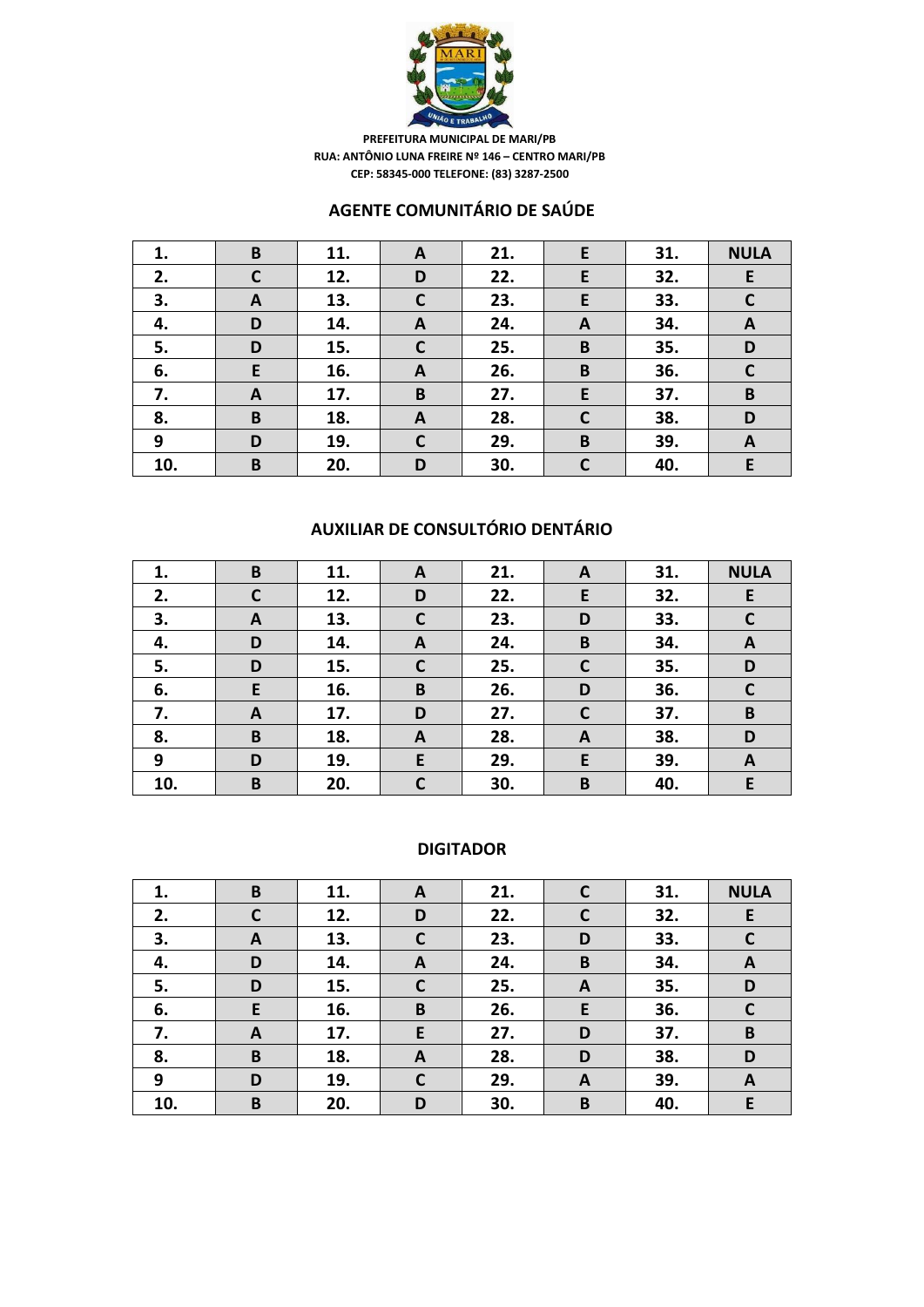

#### **FISCAL DE OBRAS**

| 1.  | B            | 11. | A            | 21. | A            | 31. | <b>NULA</b>  |
|-----|--------------|-----|--------------|-----|--------------|-----|--------------|
| 2.  | $\mathsf{C}$ | 12. | D            | 22. | D            | 32. | E            |
| 3.  | A            | 13. | $\mathbf C$  | 23. | $\mathbf{A}$ | 33. | $\mathsf{C}$ |
| 4.  | D            | 14. | A            | 24. | B            | 34. | A            |
| 5.  | D            | 15. | $\mathsf{C}$ | 25. | D            | 35. | D            |
| 6.  | E            | 16. | $\mathbf C$  | 26. | E            | 36. | $\mathbf C$  |
| 7.  | A            | 17. | $\mathbf C$  | 27. | E            | 37. | $\, {\bf B}$ |
| 8.  | B            | 18. | B            | 28. | B            | 38. | D            |
| 9   | D            | 19. | E            | 29. | D            | 39. | A            |
| 10. | B            | 20. | A            | 30. |              | 40. | E            |

#### **MONITOR DO CAPS**

| 1.  | B | 11. | A            | 21. | B | 31. | <b>NULA</b>  |
|-----|---|-----|--------------|-----|---|-----|--------------|
| 2.  | C | 12. | D            | 22. | B | 32. | E            |
| 3.  | A | 13. | $\mathsf{C}$ | 23. | B | 33. | $\mathsf{C}$ |
| 4.  | D | 14. | A            | 24. | C | 34. | A            |
| 5.  | D | 15. | C            | 25. | A | 35. | D            |
| 6.  | E | 16. | E            | 26. | C | 36. | $\mathsf{C}$ |
| 7.  | A | 17. | D            | 27. | A | 37. | B            |
| 8.  | B | 18. | B            | 28. | C | 38. | D            |
| 9   | D | 19. | A            | 29. | E | 39. | A            |
| 10. | B | 20. | D            | 30. | A | 40. | E.           |

### **TÉNICO EM ENFERMAGEM**

| 1.  | B | 11. | A           | 21. |              | 31. | <b>NULA</b> |
|-----|---|-----|-------------|-----|--------------|-----|-------------|
| 2.  | C | 12. | D           | 22. | E            | 32. | E           |
| 3.  | A | 13. | $\mathbf c$ | 23. | D            | 33. | $\mathbf c$ |
| 4.  | D | 14. | A           | 24. | B            | 34. | A           |
| 5.  | D | 15. | $\mathbf C$ | 25. | $\mathsf{C}$ | 35. | D           |
| 6.  | E | 16. | D           | 26. | A            | 36. | C           |
| 7.  | A | 17. | E           | 27. | B            | 37. | $\mathbf B$ |
| 8.  | B | 18. | D           | 28. | B            | 38. | D           |
| 9   | D | 19. | C           | 29. | E            | 39. | A           |
| 10. | B | 20. | A           | 30. |              | 40. | E           |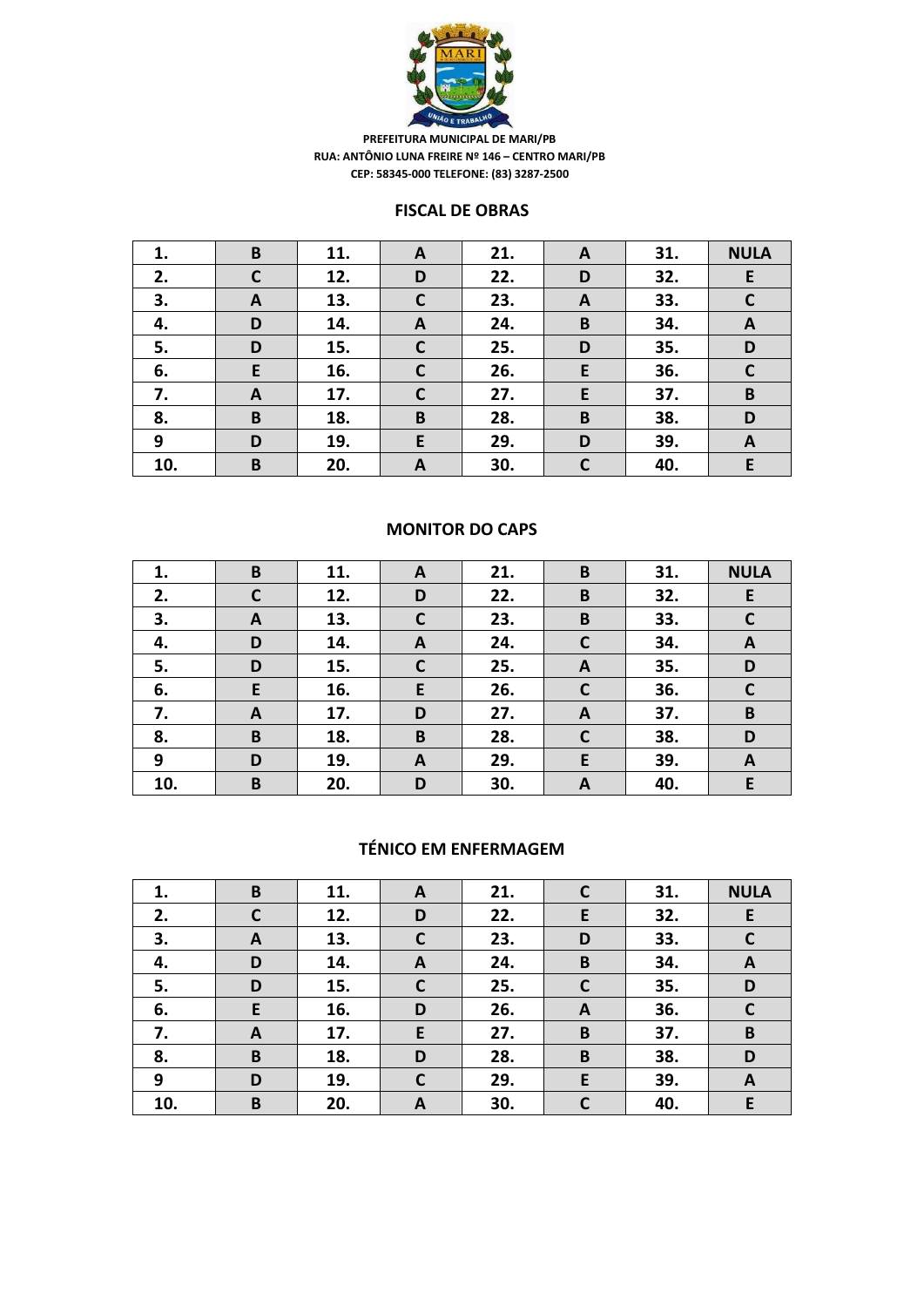

### **TÉCNICO EM EDIFICAÇÕES**

| 1.  | B           | 11. | A           | 21. | A | 31. | <b>NULA</b> |
|-----|-------------|-----|-------------|-----|---|-----|-------------|
| 2.  | $\mathbf C$ | 12. | D           | 22. | D | 32. | E           |
| 3.  | A           | 13. | $\mathbf C$ | 23. | A | 33. | $\mathbf C$ |
| 4.  | D           | 14. | A           | 24. | B | 34. | A           |
| 5.  | D           | 15. | $\mathbf c$ | 25. | D | 35. | D           |
| 6.  | E           | 16. | $\mathbf c$ | 26. | E | 36. | $\mathbf C$ |
| 7.  | A           | 17. | $\mathbf C$ | 27. | E | 37. | B           |
| 8.  | B           | 18. | B           | 28. | B | 38. | D           |
| 9   | D           | 19. | E           | 29. | D | 39. | A           |
| 10. | B           | 20. | A           | 30. |   | 40. | E           |

# **NÍVEL SUPERIOR**

#### **ADVOGADO**

| 1.  | C            | 11. | A            | 21. | E           | 31. | E            |
|-----|--------------|-----|--------------|-----|-------------|-----|--------------|
| 2.  | D            | 12. | $\mathbf c$  | 22. | A           | 32. | D            |
| 3.  | A            | 13. | B            | 23. | <b>NULA</b> | 33. | $\mathsf{C}$ |
| 4.  | B            | 14. | D            | 24. | A           | 34. | $\mathbf c$  |
| 5.  | D            | 15. | B            | 25. | B           | 35. | A            |
| 6.  | E            | 16. | C            | 26. | B           | 36. | $\mathsf{C}$ |
| 7.  | B            | 17. | $\mathsf{C}$ | 27. | D           | 37. | C            |
| 8.  | $\mathsf{C}$ | 18. | B            | 28. | A           | 38. | <b>NULA</b>  |
| 9   | A            | 19. | D            | 29. | <b>NULA</b> | 39. | <b>NULA</b>  |
| 10. | E            | 20. | <b>NULA</b>  | 30. | <b>NULA</b> | 40. | D            |

#### **ANALISTA ADMINISTRATIVO**

| 1.  | C | 11. | A            | 21. | D            | 31. | E           |
|-----|---|-----|--------------|-----|--------------|-----|-------------|
| 2.  | D | 12. | $\mathbf c$  | 22. | $\mathsf{C}$ | 32. | D           |
| 3.  | A | 13. | B            | 23. | A            | 33. | $\mathbf c$ |
| 4.  | B | 14. | D            | 24. | B            | 34. | C           |
| 5.  | D | 15. | B            | 25. | E            | 35. | A           |
| 6.  | E | 16. | D            | 26. | $\mathsf{C}$ | 36. | $\mathbf C$ |
| 7.  | B | 17. | $\mathsf{C}$ | 27. | E            | 37. | $\mathbf c$ |
| 8.  | C | 18. | E            | 28. | A            | 38. | <b>NULA</b> |
| 9   | A | 19. | A            | 29. | A            | 39. | <b>NULA</b> |
| 10. | E | 20. | B            | 30. | B            | 40. | D           |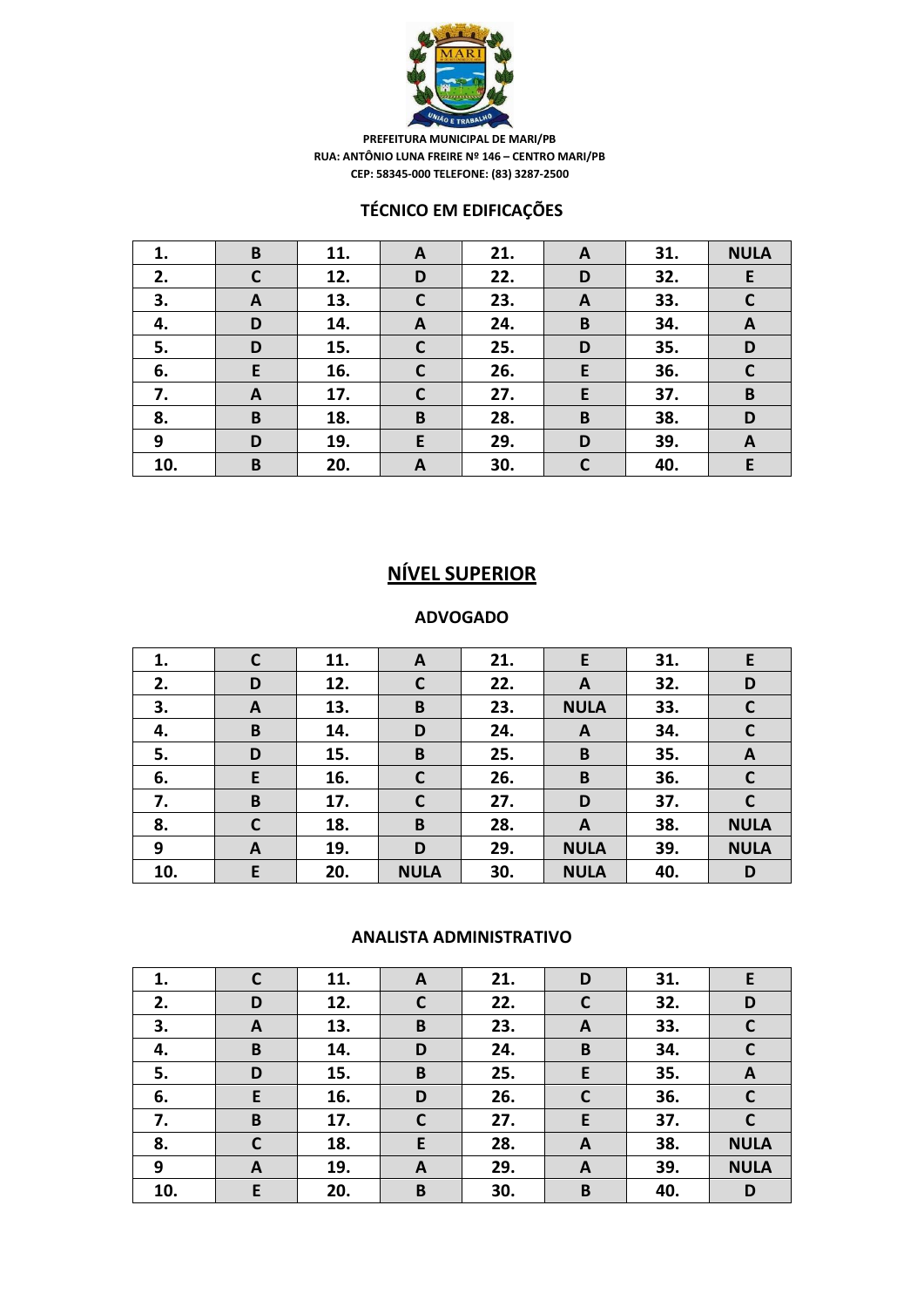

#### **ANALISTA DE CONTROLE INTERNO**

| 1.  | C | 11. | A            | 21. | E            | 31. | E            |
|-----|---|-----|--------------|-----|--------------|-----|--------------|
| 2.  | D | 12. | $\mathsf{C}$ | 22. | B            | 32. | D            |
| 3.  | A | 13. | B            | 23. | D            | 33. | $\mathbf c$  |
| 4.  | B | 14. | D            | 24. | A            | 34. | $\mathsf{C}$ |
| 5.  | D | 15. | B            | 25. | D            | 35. | A            |
| 6.  | E | 16. | A            | 26. | B            | 36. | $\mathbf c$  |
| 7.  | B | 17. | B            | 27. | E            | 37. | $\mathsf{C}$ |
| 8.  | C | 18. | D            | 28. | A            | 38. | <b>NULA</b>  |
| 9   | A | 19. | $\mathbf C$  | 29. | $\mathsf{C}$ | 39. | <b>NULA</b>  |
| 10. | E | 20. | $\mathsf{C}$ | 30. | B            | 40. | D            |

#### **ANALISTA DE SISTEMAS**

| 1.  | C | 11. | A            | 21. |              | 31. | E            |
|-----|---|-----|--------------|-----|--------------|-----|--------------|
| 2.  | D | 12. | $\mathbf C$  | 22. | E            | 32. | D            |
| 3.  | A | 13. | B            | 23. | D            | 33. | C            |
| 4.  | B | 14. | D            | 24. | A            | 34. | C            |
| 5.  | D | 15. | B            | 25. | B            | 35. | A            |
| 6.  | E | 16. | A            | 26. | D            | 36. | $\mathsf{C}$ |
| 7.  | B | 17. | D            | 27. | $\mathbf c$  | 37. | $\mathsf{C}$ |
| 8.  | C | 18. | B            | 28. | $\mathbf{A}$ | 38. | <b>NULA</b>  |
| 9   | A | 19. | $\mathsf{C}$ | 29. | A            | 39. | <b>NULA</b>  |
| 10. | E | 20. | E            | 30. | B            | 40. | D            |

# **ARQUITETO**

| 1.  | C | 11. | A            | 21. | E            | 31. | E            |
|-----|---|-----|--------------|-----|--------------|-----|--------------|
| 2.  | D | 12. | C            | 22. | D            | 32. | D            |
| 3.  | A | 13. | B            | 23. | D            | 33. | $\mathbf c$  |
| 4.  | B | 14. | D            | 24. | D            | 34. | $\mathsf{C}$ |
| 5.  | D | 15. | B            | 25. | B            | 35. | A            |
| 6.  | E | 16. | B            | 26. | E            | 36. | $\mathsf{C}$ |
| 7.  | B | 17. | $\mathsf{C}$ | 27. | A            | 37. | C            |
| 8.  | C | 18. | A            | 28. | $\mathsf{C}$ | 38. | <b>NULA</b>  |
| 9   | A | 19. | E            | 29. | B            | 39. | <b>NULA</b>  |
| 10. | E | 20. | C            | 30. | B            | 40. | D            |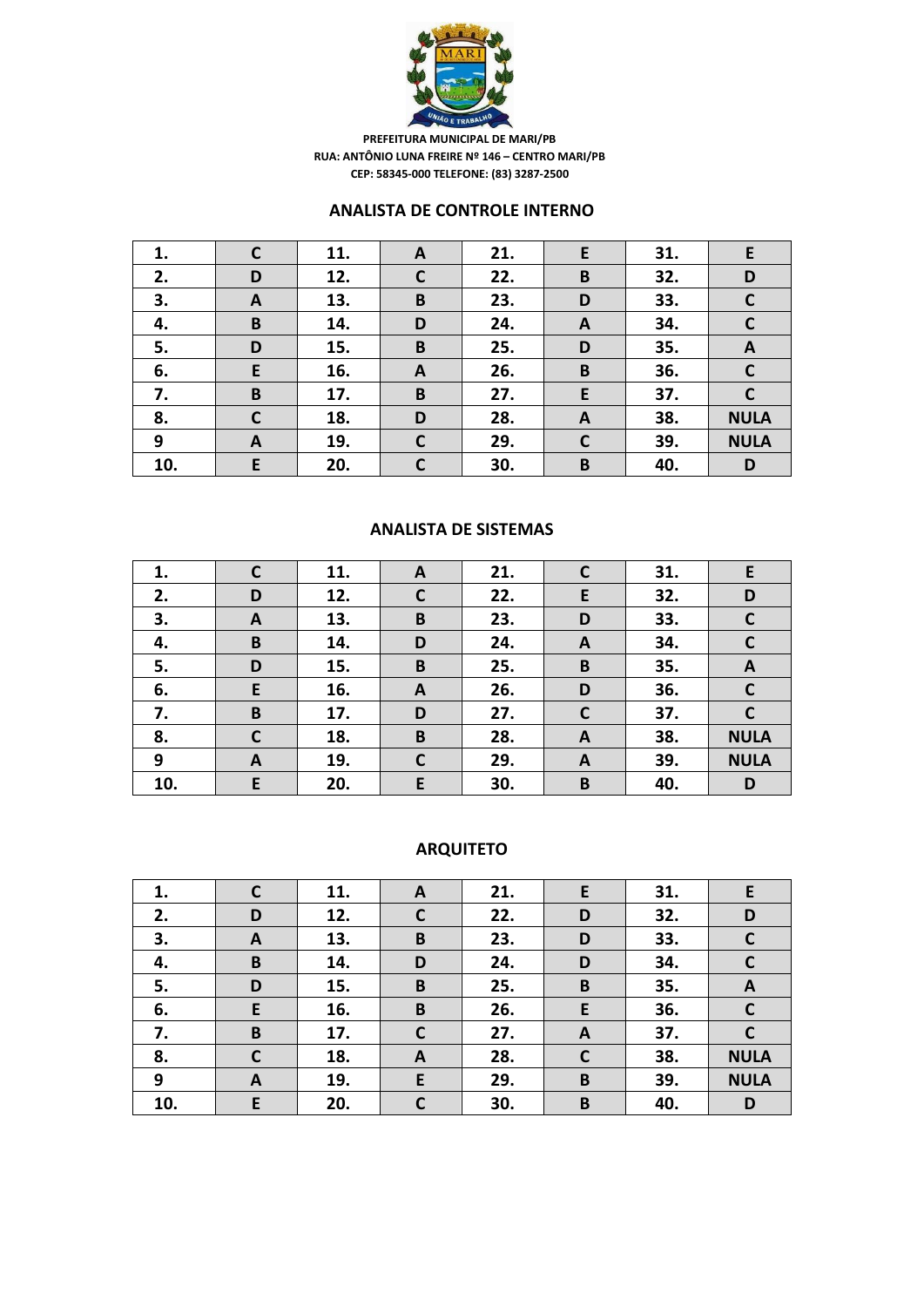

#### **ARQUIVISTA**

| 1.  | C            | 11. | A            | 21. | D | 31. | E            |
|-----|--------------|-----|--------------|-----|---|-----|--------------|
| 2.  | D            | 12. | $\mathsf{C}$ | 22. | D | 32. | D            |
| 3.  | A            | 13. | B            | 23. | B | 33. | $\mathsf{C}$ |
| 4.  | B            | 14. | D            | 24. | A | 34. | $\mathsf{C}$ |
| 5.  | D            | 15. | B            | 25. | E | 35. | A            |
| 6.  | E            | 16. | E            | 26. | D | 36. | $\mathbf c$  |
| 7.  | B            | 17. | A            | 27. | E | 37. | $\mathsf{C}$ |
| 8.  | $\mathsf{C}$ | 18. | B            | 28. | B | 38. | <b>NULA</b>  |
| 9   | A            | 19. | $\mathbf C$  | 29. | A | 39. | <b>NULA</b>  |
| 10. | E            | 20. | $\mathsf{C}$ | 30. | E | 40. | D            |

#### **ASSISTENTE SOCIAL**

| 1.  | $\mathsf{C}$ | 11. | A           | 21. | B            | 31. | E            |
|-----|--------------|-----|-------------|-----|--------------|-----|--------------|
| 2.  | D            | 12. | $\mathbf c$ | 22. | B            | 32. | D            |
| 3.  | A            | 13. | B           | 23. | $\mathsf{C}$ | 33. | $\mathsf{C}$ |
| 4.  | B            | 14. | D           | 24. | A            | 34. | $\mathsf{C}$ |
| 5.  | D            | 15. | B           | 25. | C            | 35. | A            |
| 6.  | E            | 16. | D           | 26. | D            | 36. | $\mathsf{C}$ |
| 7.  | B            | 17. | E           | 27. | B            | 37. | $\mathsf{C}$ |
| 8.  | $\mathsf{C}$ | 18. | E           | 28. | C            | 38. | <b>NULA</b>  |
| 9   | A            | 19. | A           | 29. | A            | 39. | <b>NULA</b>  |
| 10. | E            | 20. | B           | 30. | A            | 40. | D            |

#### **ASSISTENTE SOCIAL - CAPS**

| 1.  | C | 11. | A            | 21. | B            | 31. | E            |
|-----|---|-----|--------------|-----|--------------|-----|--------------|
| 2.  | D | 12. | $\mathsf{C}$ | 22. | B            | 32. | D            |
| 3.  | A | 13. | B            | 23. | $\mathsf{C}$ | 33. | $\mathsf{C}$ |
| 4.  | B | 14. | D            | 24. | A            | 34. | $\mathbf C$  |
| 5.  | D | 15. | B            | 25. | $\mathbf C$  | 35. | A            |
| 6.  | E | 16. | D            | 26. | D            | 36. | $\mathsf{C}$ |
| 7.  | B | 17. | E            | 27. | B            | 37. | C            |
| 8.  | C | 18. | E            | 28. | $\mathsf{C}$ | 38. | <b>NULA</b>  |
| 9   | A | 19. | A            | 29. | A            | 39. | <b>NULA</b>  |
| 10. | E | 20. | B            | 30. | A            | 40. | D            |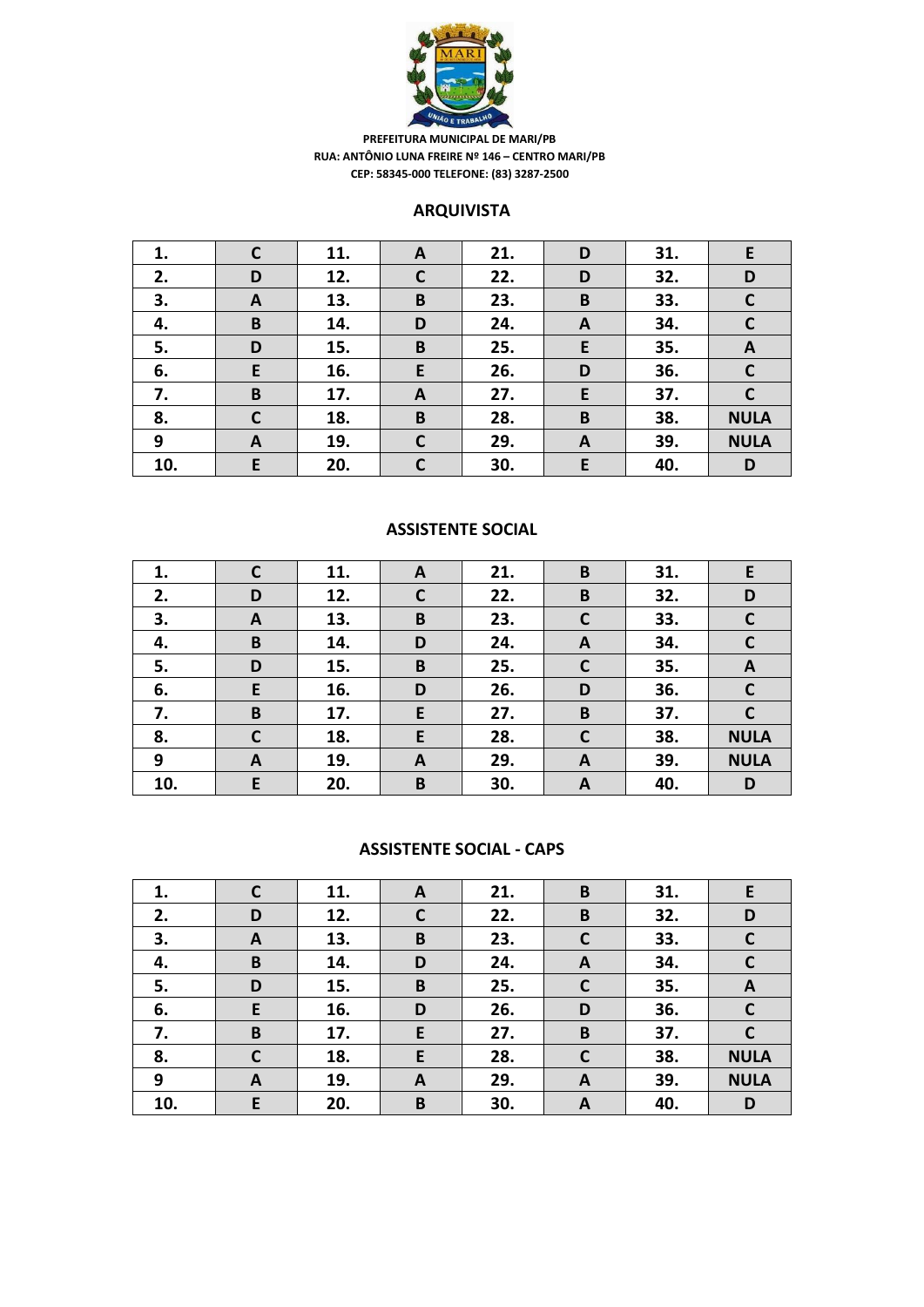

### **BIBLIOTECÁRIO**

| 1.  | C | 11. | A           | 21. | <b>NULA</b>  | 31. | E            |
|-----|---|-----|-------------|-----|--------------|-----|--------------|
| 2.  | D | 12. | $\mathbf C$ | 22. | E            | 32. | D            |
| 3.  | A | 13. | B           | 23. | A            | 33. | $\mathbf c$  |
| 4.  | B | 14. | D           | 24. | A            | 34. | $\mathsf{C}$ |
| 5.  | D | 15. | B           | 25. | B            | 35. | A            |
| 6.  | E | 16. | D           | 26. | D            | 36. | $\mathsf{C}$ |
| 7.  | B | 17. | $\mathbf C$ | 27. | $\mathsf{C}$ | 37. | C            |
| 8.  | C | 18. | E           | 28. | E            | 38. | <b>NULA</b>  |
| 9   | A | 19. | B           | 29. | $\mathsf{C}$ | 39. | <b>NULA</b>  |
| 10. | E | 20. | C           | 30. | A            | 40. | D            |

# **BIOQUÍMICO**

| 1.  |              | 11. | A           | 21. | A | 31. | E            |
|-----|--------------|-----|-------------|-----|---|-----|--------------|
| 2.  | D            | 12. | $\mathbf C$ | 22. | D | 32. | D            |
| 3.  | A            | 13. | B           | 23. | A | 33. | $\mathsf{C}$ |
| 4.  | B            | 14. | D           | 24. | A | 34. | $\mathsf{C}$ |
| 5.  | D            | 15. | B           | 25. | B | 35. | A            |
| 6.  | E            | 16. | A           | 26. | B | 36. | $\mathsf{C}$ |
| 7.  | B            | 17. | B           | 27. | E | 37. | $\mathsf{C}$ |
| 8.  | $\mathsf{C}$ | 18. | C           | 28. | A | 38. | <b>NULA</b>  |
| 9   | A            | 19. | C           | 29. | B | 39. | <b>NULA</b>  |
| 10. | E            | 20. | D           | 30. | B | 40. | D            |

### **ENFERMEIRO**

| 1.  | С | 11. | A            | 21. |   | 31. | E            |
|-----|---|-----|--------------|-----|---|-----|--------------|
| 2.  | D | 12. | C            | 22. |   | 32. | D            |
| 3.  | A | 13. | B            | 23. | D | 33. | $\mathbf c$  |
| 4.  | B | 14. | D            | 24. | E | 34. | $\mathsf{C}$ |
| 5.  | D | 15. | B            | 25. | B | 35. | A            |
| 6.  | E | 16. | A            | 26. | D | 36. | $\mathsf{C}$ |
| 7.  | B | 17. | $\mathsf{C}$ | 27. | C | 37. | C            |
| 8.  | C | 18. | B            | 28. | E | 38. | <b>NULA</b>  |
| 9   | A | 19. | C            | 29. | A | 39. | <b>NULA</b>  |
| 10. | E | 20. | A            | 30. | E | 40. | D            |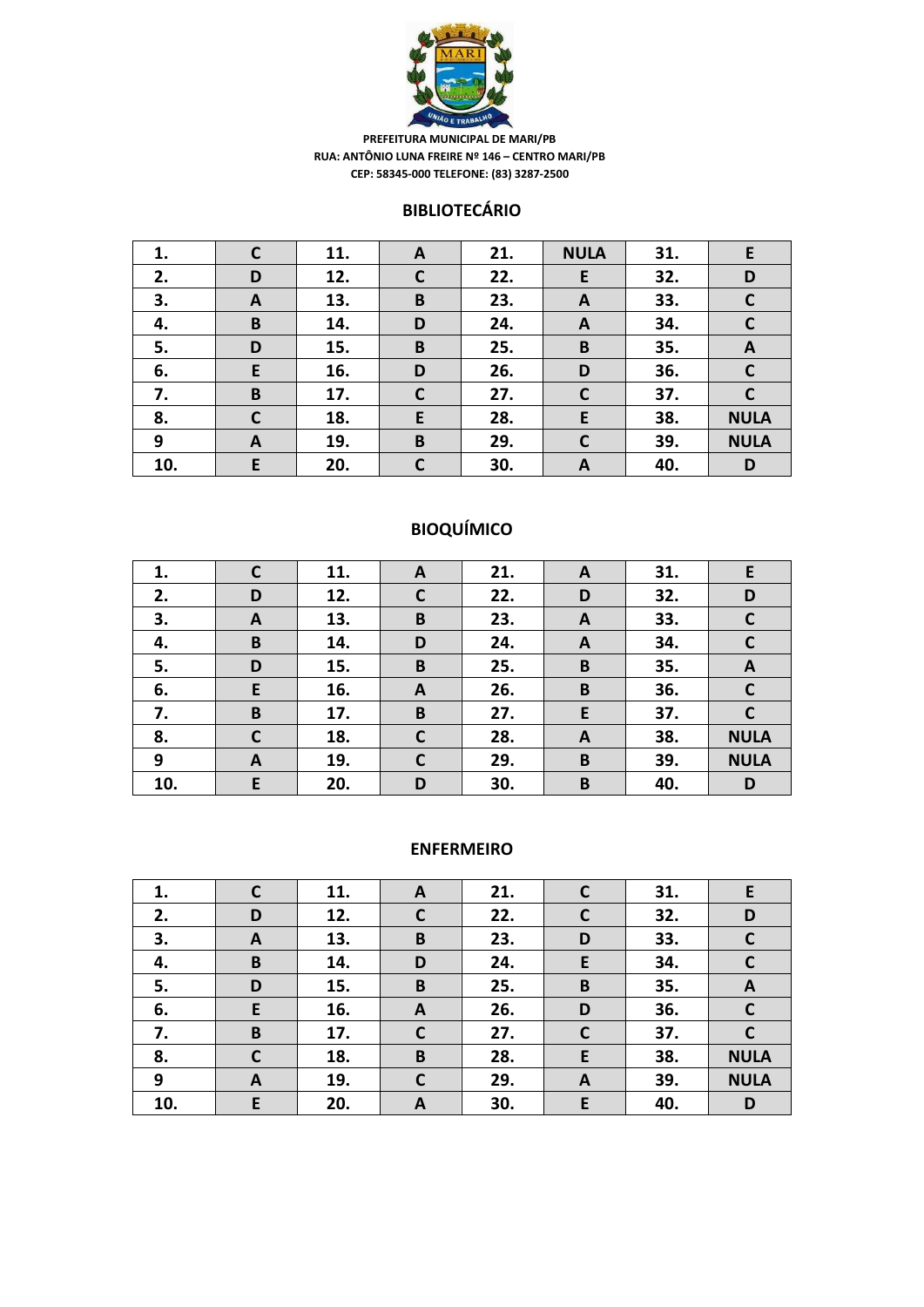

#### **ENFERMEIRO - CAPS**

| 1.  | C            | 11. | A            | 21. | B            | 31. | E            |
|-----|--------------|-----|--------------|-----|--------------|-----|--------------|
| 2.  | D            | 12. | $\mathsf{C}$ | 22. | D            | 32. | D            |
| 3.  | A            | 13. | B            | 23. | E            | 33. | $\mathsf{C}$ |
| 4.  | B            | 14. | D            | 24. | $\mathsf{C}$ | 34. | $\mathbf c$  |
| 5.  | D            | 15. | B            | 25. | D            | 35. | A            |
| 6.  | E            | 16. | A            | 26. | B            | 36. | $\mathbf C$  |
| 7.  | B            | 17. | $\mathsf{C}$ | 27. | B            | 37. | $\mathsf{C}$ |
| 8.  | $\mathsf{C}$ | 18. | $\mathsf{C}$ | 28. | C            | 38. | <b>NULA</b>  |
| 9   | $\mathbf{A}$ | 19. | B            | 29. | E            | 39. | <b>NULA</b>  |
| 10. | E            | 20. | D            | 30. | A            | 40. | D            |

#### **ENGENHEIRO CIVIL**

| 1.  | C | 11. | A                | 21. | D            | 31. | E            |
|-----|---|-----|------------------|-----|--------------|-----|--------------|
| 2.  | D | 12. | $\mathsf{C}$     | 22. | $\mathsf{C}$ | 32. | D            |
| 3.  | A | 13. | B                | 23. | B            | 33. | C            |
| 4.  | B | 14. | D                | 24. | A            | 34. | $\mathsf{C}$ |
| 5.  | D | 15. | $\pmb B$         | 25. | <b>NULA</b>  | 35. | A            |
| 6.  | E | 16. | $\mathbf C$      | 26. | A            | 36. | $\mathbf{C}$ |
| 7.  | B | 17. | E                | 27. | D            | 37. | $\mathsf{C}$ |
| 8.  | C | 18. | $\pmb B$         | 28. | B            | 38. | <b>NULA</b>  |
| 9   | A | 19. | $\boldsymbol{A}$ | 29. | E            | 39. | <b>NULA</b>  |
| 10. | E | 20. | E                | 30. | D            | 40. | D            |

#### **FARMACEUTICO**

| 1.  | C | 11. | A           | 21. | E           | 31. | E            |
|-----|---|-----|-------------|-----|-------------|-----|--------------|
| 2.  | D | 12. | C           | 22. | D           | 32. | D            |
| 3.  | A | 13. | B           | 23. | <b>NULA</b> | 33. | C            |
| 4.  | B | 14. | D           | 24. | E           | 34. | $\mathbf c$  |
| 5.  | D | 15. | B           | 25. | A           | 35. | A            |
| 6.  | E | 16. | <b>NULA</b> | 26. | E           | 36. | $\mathsf{C}$ |
| 7.  | B | 17. | A           | 27. | B           | 37. | C            |
| 8.  | С | 18. | B           | 28. | D           | 38. | <b>NULA</b>  |
| 9   | A | 19. | A           | 29. | A           | 39. | <b>NULA</b>  |
| 10. | E | 20. | E           | 30. |             | 40. | D            |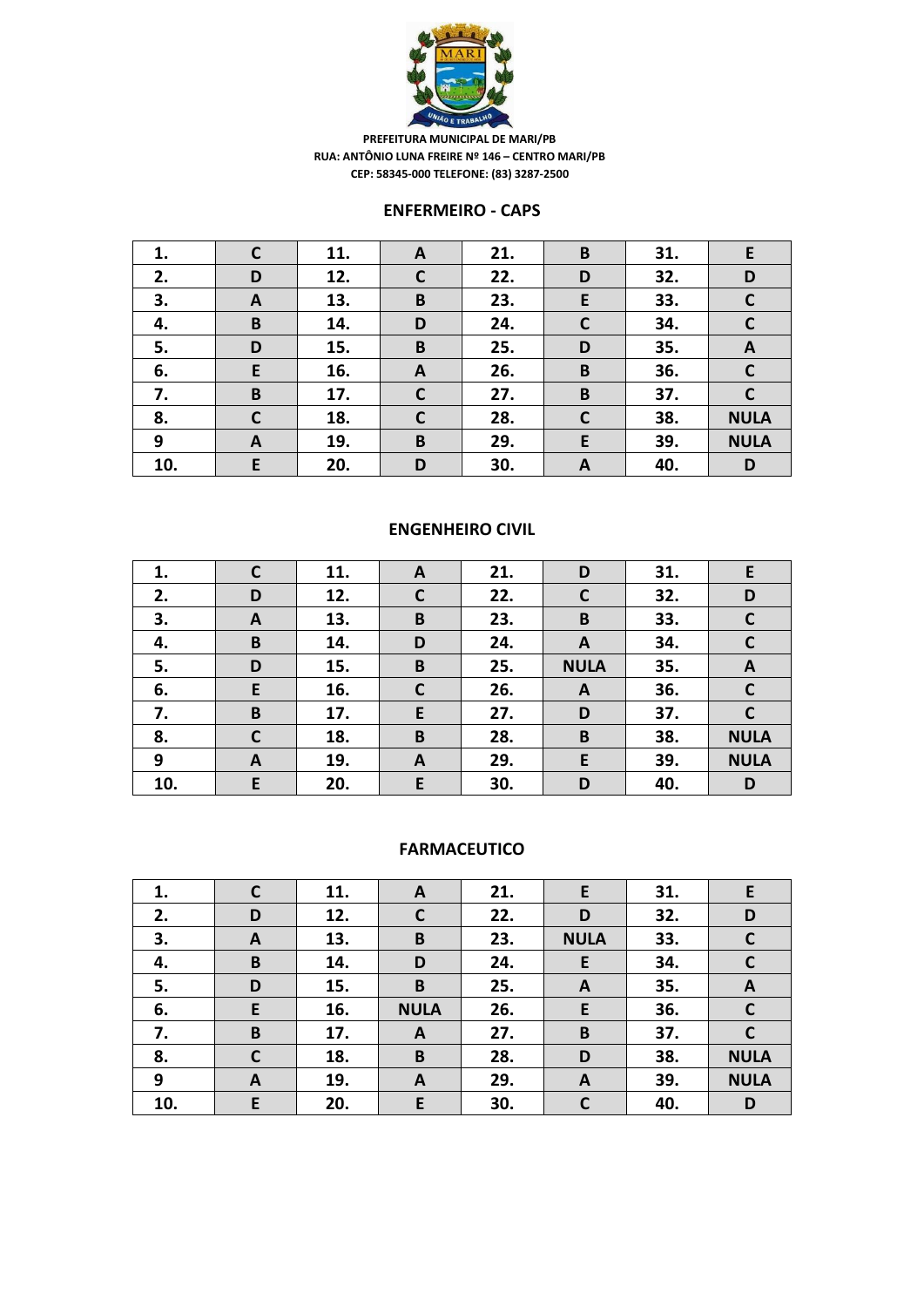

#### **FISIOTERAPEUTA**

| 1.  | C            | 11. | A            | 21. | C                | 31. | E            |
|-----|--------------|-----|--------------|-----|------------------|-----|--------------|
| 2.  | D            | 12. | $\mathsf{C}$ | 22. | D                | 32. | D            |
| 3.  | A            | 13. | B            | 23. | $\mathsf{C}$     | 33. | $\mathsf{C}$ |
| 4.  | B            | 14. | D            | 24. | A                | 34. | $\mathsf{C}$ |
| 5.  | D            | 15. | B            | 25. | E                | 35. | $\mathbf{A}$ |
| 6.  | E            | 16. | A            | 26. | D                | 36. | $\mathsf{C}$ |
| 7.  | B            | 17. | B            | 27. | $\mathsf{C}$     | 37. | C            |
| 8.  | $\mathsf{C}$ | 18. | B            | 28. | A                | 38. | <b>NULA</b>  |
| 9   | A            | 19. | E            | 29. | $\boldsymbol{A}$ | 39. | <b>NULA</b>  |
| 10. | E            | 20. | D            | 30. | E                | 40. | D            |

### **MÉDICO GINECOLOGISTA - NASF**

| 1.  |              | 11. | A            | 21. | A            | 31. | E.           |
|-----|--------------|-----|--------------|-----|--------------|-----|--------------|
| 2.  | D            | 12. | $\mathbf C$  | 22. | $\mathsf{C}$ | 32. | D            |
| 3.  | A            | 13. | B            | 23. | D            | 33. | $\mathsf{C}$ |
| 4.  | B            | 14. | D            | 24. | E            | 34. | $\mathbf C$  |
| 5.  | D            | 15. | B            | 25. | B            | 35. | A            |
| 6.  | E            | 16. | D            | 26. | D            | 36. | $\mathsf{C}$ |
| 7.  | B            | 17. | A            | 27. | E            | 37. | $\mathsf{C}$ |
| 8.  | $\mathsf{C}$ | 18. | D            | 28. | E            | 38. | <b>NULA</b>  |
| 9   | A            | 19. | C            | 29. | D            | 39. | <b>NULA</b>  |
| 10. | E            | 20. | $\mathsf{C}$ | 30. | A            | 40. | D            |

### **MÉDICO PEDIATRA - NASF**

| 1.  | C            | 11. | A           | 21. | $\mathsf{C}$ | 31. | E           |
|-----|--------------|-----|-------------|-----|--------------|-----|-------------|
| 2.  | D            | 12. | $\mathbf c$ | 22. | B            | 32. | D           |
| 3.  | A            | 13. | B           | 23. | $\mathsf{C}$ | 33. | C           |
| 4.  | B            | 14. | D           | 24. | E            | 34. | $\mathbf C$ |
| 5.  | D            | 15. | $\mathbf B$ | 25. | D            | 35. | A           |
| 6.  | E            | 16. | D           | 26. | D            | 36. |             |
| 7.  | B            | 17. | D           | 27. | E            | 37. |             |
| 8.  | $\mathsf{C}$ | 18. | E           | 28. | $\mathsf{C}$ | 38. | <b>NULA</b> |
| 9   | A            | 19. | $\mathbf B$ | 29. | D            | 39. | <b>NULA</b> |
| 10. | E            | 20. | A           | 30. | A            | 40. | D           |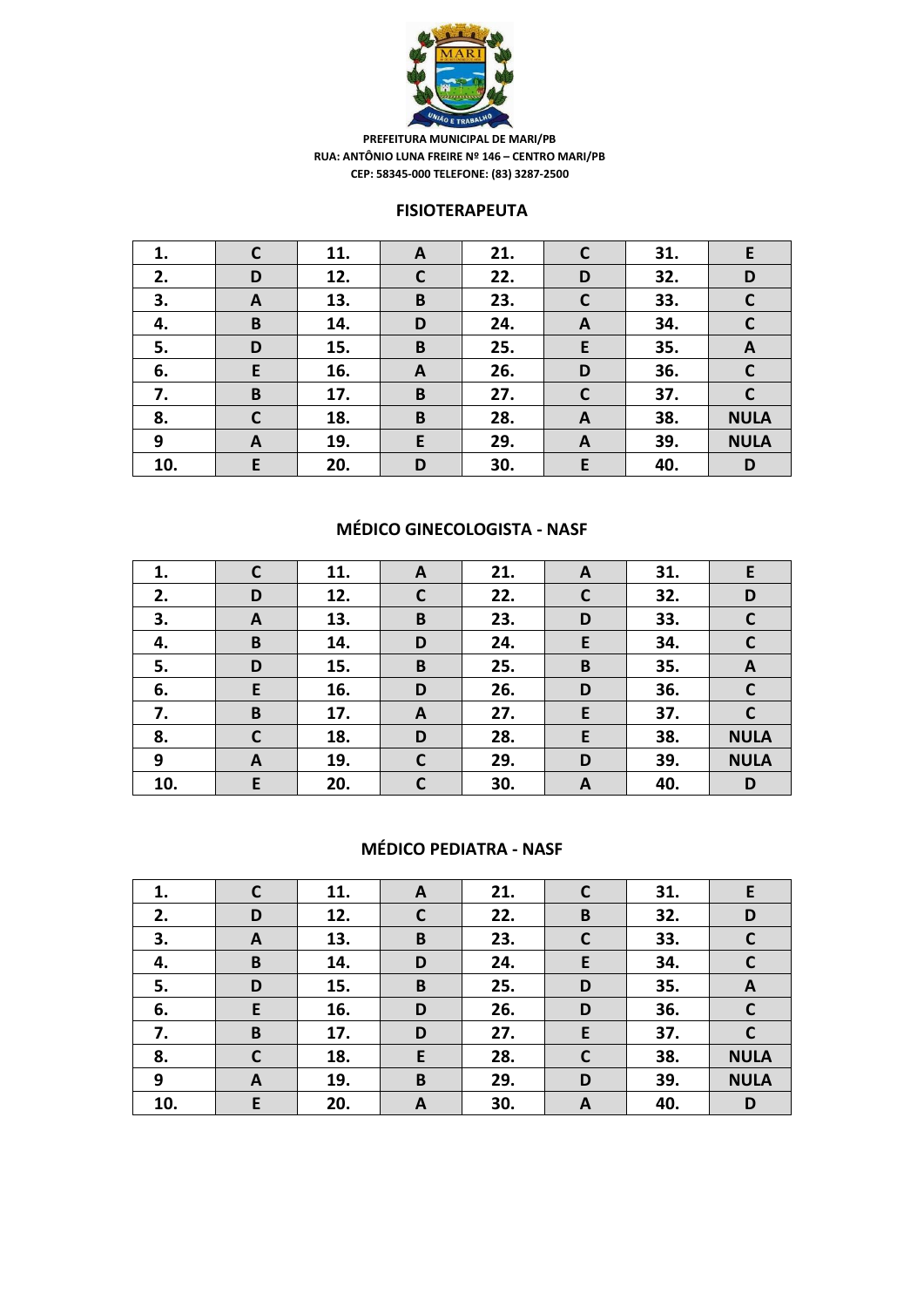

#### **MÉDICO PLANTONISTA 24H**

| 1.  | $\mathsf{C}$ | 11. | A           | 21. | C | 31. | E            |
|-----|--------------|-----|-------------|-----|---|-----|--------------|
| 2.  | D            | 12. | $\mathbf C$ | 22. | E | 32. | D            |
| 3.  | A            | 13. | B           | 23. | C | 33. | $\mathbf c$  |
| 4.  | B            | 14. | D           | 24. | D | 34. | $\mathbf c$  |
| 5.  | D            | 15. | B           | 25. | B | 35. | A            |
| 6.  | E            | 16. | A           | 26. | C | 36. | $\mathsf{C}$ |
| 7.  | B            | 17. | $\mathbf C$ | 27. | D | 37. | $\mathbf c$  |
| 8.  | C            | 18. | B           | 28. | C | 38. | <b>NULA</b>  |
| 9   | A            | 19. | D           | 29. | D | 39. | <b>NULA</b>  |
| 10. | E            | 20. | A           | 30. | C | 40. | D            |

### **MÉDICO PSF**

| 1.  |              | 11. | A           | 21. |              | 31. | E.           |
|-----|--------------|-----|-------------|-----|--------------|-----|--------------|
| 2.  | D            | 12. | $\mathbf C$ | 22. | D            | 32. | D            |
| 3.  | A            | 13. | B           | 23. | D            | 33. | $\mathsf{C}$ |
| 4.  | B            | 14. | D           | 24. | A            | 34. | $\mathbf C$  |
| 5.  | D            | 15. | B           | 25. | B            | 35. | A            |
| 6.  | E            | 16. | B           | 26. | E            | 36. | $\mathsf{C}$ |
| 7.  | B            | 17. | D           | 27. | B            | 37. | $\mathsf{C}$ |
| 8.  | $\mathsf{C}$ | 18. | E           | 28. | D            | 38. | <b>NULA</b>  |
| 9   | A            | 19. | C           | 29. | $\mathsf{C}$ | 39. | <b>NULA</b>  |
| 10. | E            | 20. | A           | 30. | A            | 40. | D            |

# **MÉDICO PSIQUIATRA - NASF**

| 1.  | C            | 11. | A            | 21. | E            | 31. | E            |
|-----|--------------|-----|--------------|-----|--------------|-----|--------------|
| 2.  | D            | 12. | $\mathsf{C}$ | 22. | D            | 32. | D            |
| 3.  | A            | 13. | B            | 23. | D            | 33. | $\mathsf{C}$ |
| 4.  | B            | 14. | D            | 24. | $\mathsf{C}$ | 34. | $\mathbf C$  |
| 5.  | D            | 15. | B            | 25. | B            | 35. | A            |
| 6.  | E            | 16. | D            | 26. | D            | 36. | $\mathsf{C}$ |
| 7.  | B            | 17. | D            | 27. | B            | 37. | C            |
| 8.  | $\mathsf{C}$ | 18. | A            | 28. | $\mathsf{C}$ | 38. | <b>NULA</b>  |
| 9   | A            | 19. | A            | 29. | $\mathsf{C}$ | 39. | <b>NULA</b>  |
| 10. | E            | 20. | B            | 30. | E            | 40. | D            |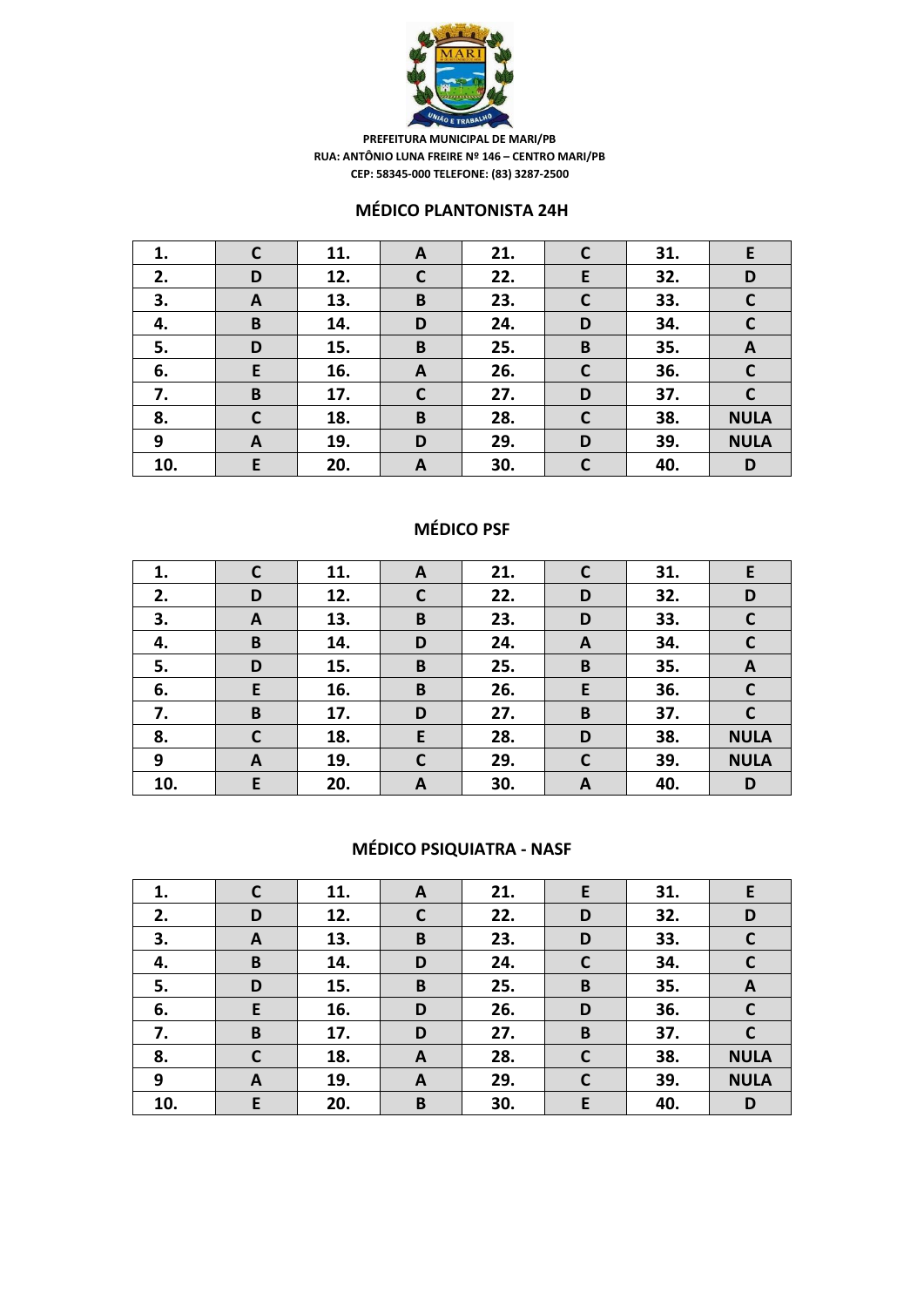

### **MÉDICO PSIQUIATRA - CAPS**

| 1.  | C | 11. | A            | 21. | E            | 31. | E            |
|-----|---|-----|--------------|-----|--------------|-----|--------------|
| 2.  | D | 12. | $\mathsf{C}$ | 22. | D            | 32. | D            |
| 3.  | A | 13. | B            | 23. | D            | 33. | $\mathbf c$  |
| 4.  | B | 14. | D            | 24. | $\mathsf{C}$ | 34. | $\mathbf C$  |
| 5.  | D | 15. | B            | 25. | B            | 35. | A            |
| 6.  | E | 16. | D            | 26. | B            | 36. | $\mathsf{C}$ |
| 7.  | B | 17. | D            | 27. | D            | 37. | C            |
| 8.  | C | 18. | A            | 28. | B            | 38. | <b>NULA</b>  |
| 9   | A | 19. | A            | 29. | E            | 39. | <b>NULA</b>  |
| 10. | E | 20. | B            | 30. | A            | 40. | D            |

## **MÉDICO VETERINÁRIO**

| 1.  |   | 11. | A           | 21. |   | 31. | E.           |
|-----|---|-----|-------------|-----|---|-----|--------------|
| 2.  | D | 12. | $\mathbf C$ | 22. | D | 32. | D            |
| 3.  | A | 13. | B           | 23. | B | 33. | $\mathsf{C}$ |
| 4.  | B | 14. | D           | 24. | C | 34. | $\mathsf{C}$ |
| 5.  | D | 15. | B           | 25. | D | 35. | A            |
| 6.  | E | 16. | $\mathbf C$ | 26. | B | 36. | $\mathbf C$  |
| 7.  | B | 17. | B           | 27. | A | 37. | $\mathsf{C}$ |
| 8.  | C | 18. | A           | 28. | D | 38. | <b>NULA</b>  |
| 9   | A | 19. | E           | 29. | C | 39. | <b>NULA</b>  |
| 10. | E | 20. | E           | 30. | A | 40. | D            |

#### **NUTRICIONISTA**

| 1.  | C | 11. | A           | 21. | E | 31. | E            |
|-----|---|-----|-------------|-----|---|-----|--------------|
| 2.  | D | 12. | C           | 22. | B | 32. | D            |
| 3.  | A | 13. | $\mathbf B$ | 23. | E | 33. | C            |
| 4.  | B | 14. | D           | 24. | D | 34. | $\mathsf{C}$ |
| 5.  | D | 15. | B           | 25. | A | 35. | A            |
| 6.  | E | 16. | C           | 26. | A | 36. | C            |
| 7.  | B | 17. | D           | 27. | B | 37. |              |
| 8.  | C | 18. | E           | 28. | E | 38. | <b>NULA</b>  |
| 9   | A | 19. | B           | 29. | A | 39. | <b>NULA</b>  |
| 10. | E | 20. | B           | 30. | C | 40. | D            |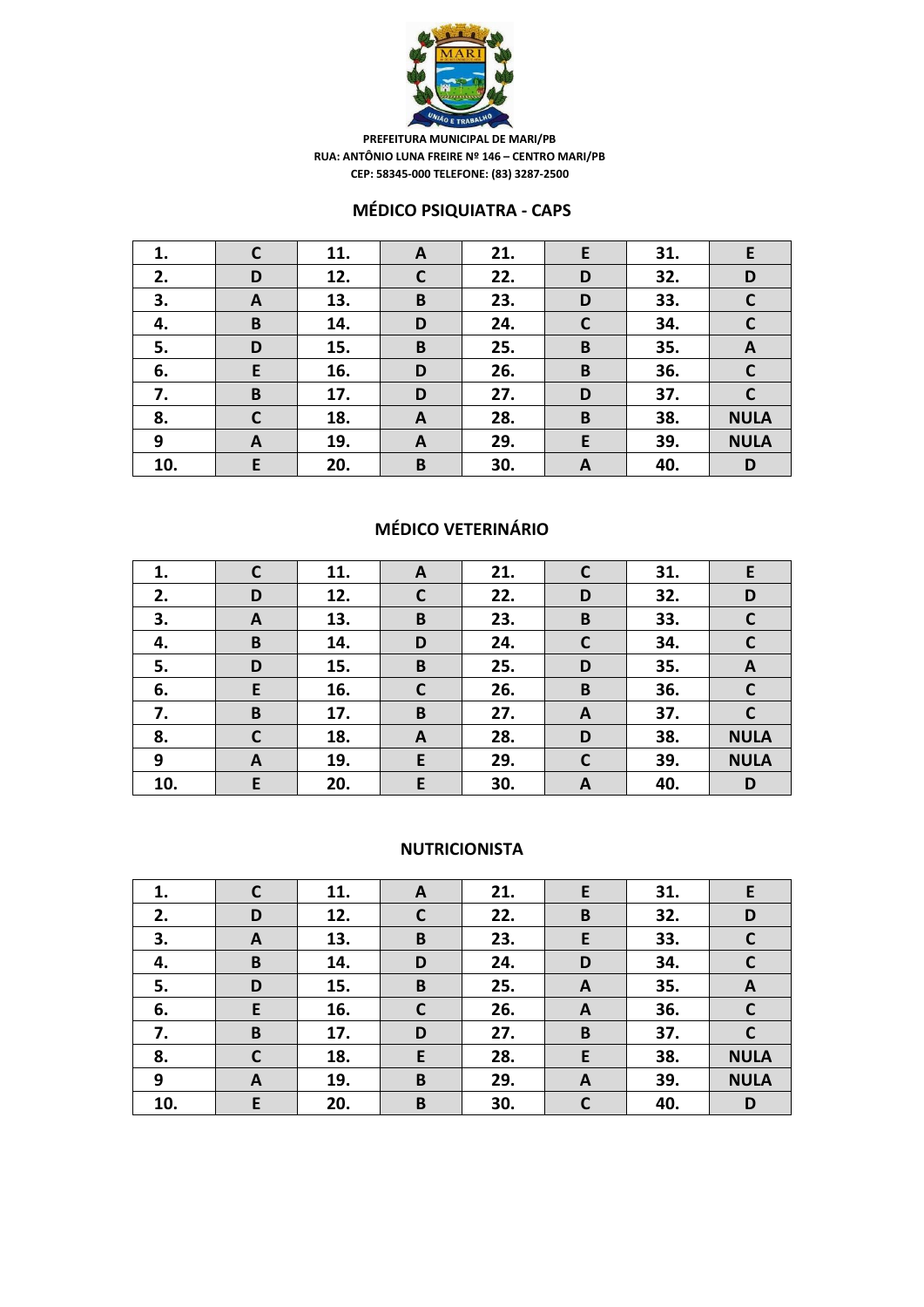

#### **ODONTÓLOGO - PSF**

| 1.  | C | 11. | A            | 21. | E           | 31. | E            |
|-----|---|-----|--------------|-----|-------------|-----|--------------|
| 2.  | D | 12. | $\mathsf{C}$ | 22. | B           | 32. | D            |
| 3.  | A | 13. | B            | 23. | B           | 33. | $\mathsf{C}$ |
| 4.  | B | 14. | D            | 24. | A           | 34. | $\mathsf{C}$ |
| 5.  | D | 15. | B            | 25. | E           | 35. | $\mathbf{A}$ |
| 6.  | E | 16. | D            | 26. | D           | 36. | $\mathsf{C}$ |
| 7.  | B | 17. | B            | 27. | A           | 37. | $\mathbf C$  |
| 8.  | C | 18. | C            | 28. | $\mathbf C$ | 38. | <b>NULA</b>  |
| 9   | A | 19. | $\mathbf C$  | 29. | D           | 39. | <b>NULA</b>  |
| 10. | E | 20. | A            | 30. | E           | 40. | D            |

### **PEDAGOGO**

| 1.  | C           | 11. | A            | 21. | B | 31. | E            |
|-----|-------------|-----|--------------|-----|---|-----|--------------|
| 2.  | D           | 12. | $\mathsf{C}$ | 22. | D | 32. | D            |
| 3.  | A           | 13. | B            | 23. | E | 33. | C            |
| 4.  | B           | 14. | D            | 24. | D | 34. | $\mathbf C$  |
| 5.  | D           | 15. | B            | 25. | E | 35. | A            |
| 6.  | E           | 16. | D            | 26. | A | 36. | $\mathsf{C}$ |
| 7.  | B           | 17. | B            | 27. | E | 37. |              |
| 8.  | $\mathbf c$ | 18. | A            | 28. | C | 38. | <b>NULA</b>  |
| 9   | A           | 19. | $\mathbf{C}$ | 29. | B | 39. | <b>NULA</b>  |
| 10. | E           | 20. | A            | 30. | A | 40. | D            |

#### **PROFESSOR - A**

| 1.  | C            | 11. | A           | 21. | A            | 31. | E           |
|-----|--------------|-----|-------------|-----|--------------|-----|-------------|
| 2.  | D            | 12. | $\mathbf C$ | 22. | E            | 32. | D           |
| 3.  | A            | 13. | B           | 23. | B            | 33. | C           |
| 4.  | B            | 14. | D           | 24. | D            | 34. | $\mathbf c$ |
| 5.  | D            | 15. | $\mathbf B$ | 25. | $\mathsf{C}$ | 35. | A           |
| 6.  | E            | 16. | C           | 26. | $\mathsf{C}$ | 36. | C           |
| 7.  | B            | 17. | A           | 27. | A            | 37. |             |
| 8.  | $\mathsf{C}$ | 18. | D           | 28. | D            | 38. | <b>NULA</b> |
| 9   | A            | 19. | B           | 29. | E            | 39. | <b>NULA</b> |
| 10. | E            | 20. | E           | 30. | C            | 40. | D           |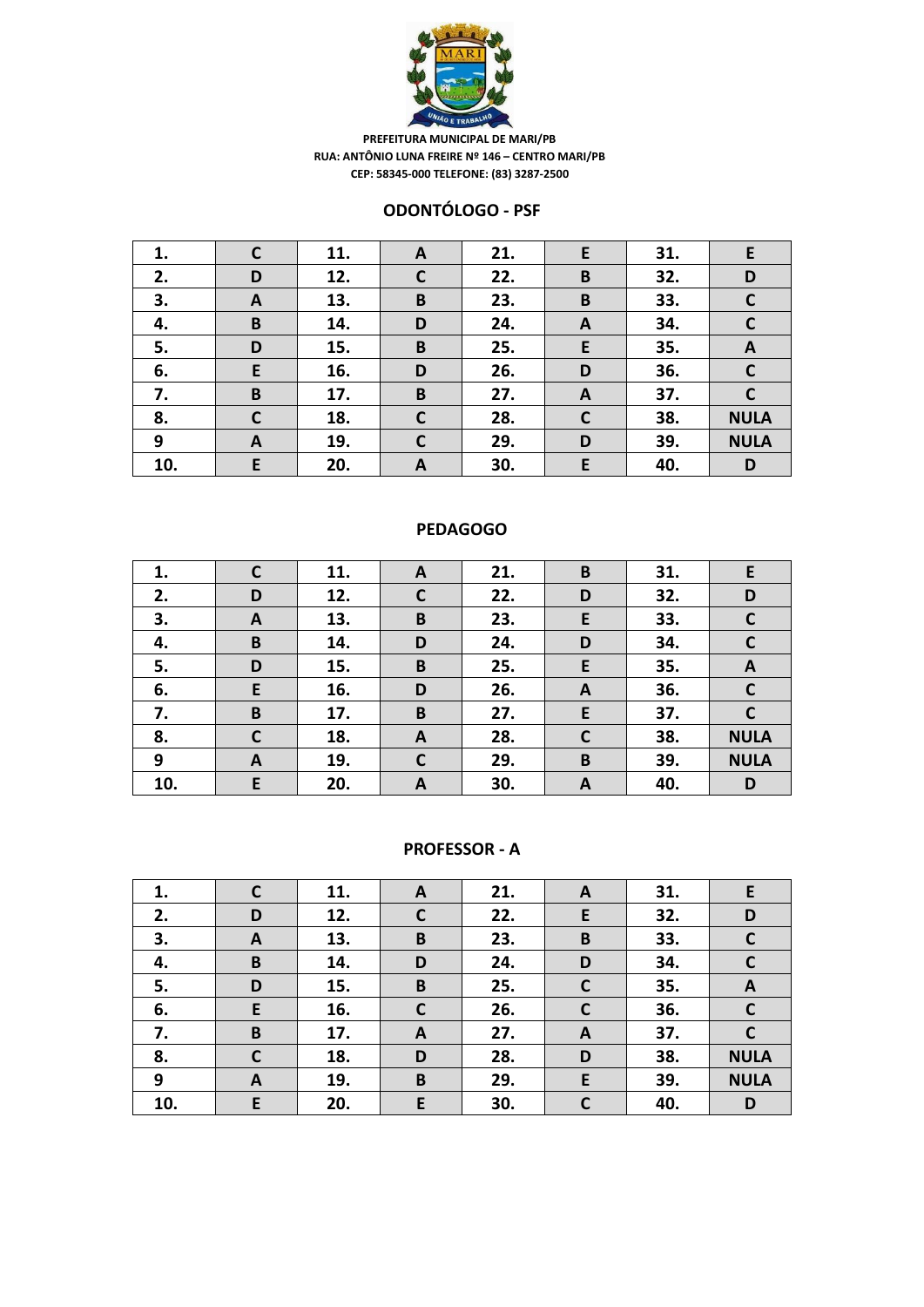

### **PROFESSOR – A (ZONA RURAL)**

| 1.  | $\mathsf{C}$ | 11. | A            | 21. | A | 31. | E            |
|-----|--------------|-----|--------------|-----|---|-----|--------------|
| 2.  | D            | 12. | $\mathbf c$  | 22. | E | 32. | D            |
| 3.  | A            | 13. | B            | 23. | B | 33. | $\mathbf c$  |
| 4.  | B            | 14. | D            | 24. | D | 34. | $\mathsf{C}$ |
| 5.  | D            | 15. | B            | 25. | C | 35. | A            |
| 6.  | E            | 16. | $\mathbf{C}$ | 26. | C | 36. | $\mathbf c$  |
| 7.  | B            | 17. | A            | 27. | A | 37. | $\mathbf C$  |
| 8.  | C            | 18. | D            | 28. | D | 38. | <b>NULA</b>  |
| 9   | A            | 19. | B            | 29. | E | 39. | <b>NULA</b>  |
| 10. | E            | 20. | E            | 30. | C | 40. | D            |

### **PROFESSOR – B (ARTES)**

| 1.  |              | 11. | A            | 21. | D            | 31. | E            |
|-----|--------------|-----|--------------|-----|--------------|-----|--------------|
| 2.  | D            | 12. | $\mathsf{C}$ | 22. | C            | 32. | D            |
| 3.  | A            | 13. | B            | 23. | E            | 33. | $\mathbf c$  |
| 4.  | B            | 14. | D            | 24. | B            | 34. | $\mathsf{C}$ |
| 5.  | D            | 15. | B            | 25. | A            | 35. | A            |
| 6.  | E            | 16. | $\mathsf{C}$ | 26. | D            | 36. | $\mathsf{C}$ |
| 7.  | B            | 17. | B            | 27. | A            | 37. | C            |
| 8.  | $\mathsf{C}$ | 18. | A            | 28. | $\mathsf{C}$ | 38. | <b>NULA</b>  |
| 9   | A            | 19. | E            | 29. | B            | 39. | <b>NULA</b>  |
| 10. | E            | 20. | D            | 30. | A            | 40. | D            |

# **PROFESSOR – B (CIÊNCIAS)**

| 1.  | C            | 11. | A            | 21. | D            | 31. | E            |
|-----|--------------|-----|--------------|-----|--------------|-----|--------------|
| 2.  | D            | 12. | $\mathsf{C}$ | 22. | A            | 32. | D            |
| 3.  | A            | 13. | B            | 23. | B            | 33. | $\mathsf{C}$ |
| 4.  | B            | 14. | D            | 24. | $\mathsf{C}$ | 34. | $\mathbf C$  |
| 5.  | D            | 15. | B            | 25. | E            | 35. | A            |
| 6.  | E            | 16. | A            | 26. | D            | 36. | $\mathbf C$  |
| 7.  | B            | 17. | $\mathbf c$  | 27. | A            | 37. | C            |
| 8.  | $\mathsf{C}$ | 18. | B            | 28. | $\mathsf{C}$ | 38. | <b>NULA</b>  |
| 9   | A            | 19. | E            | 29. | B            | 39. | <b>NULA</b>  |
| 10. | E            | 20. | <b>NULA</b>  | 30. | A            | 40. | D            |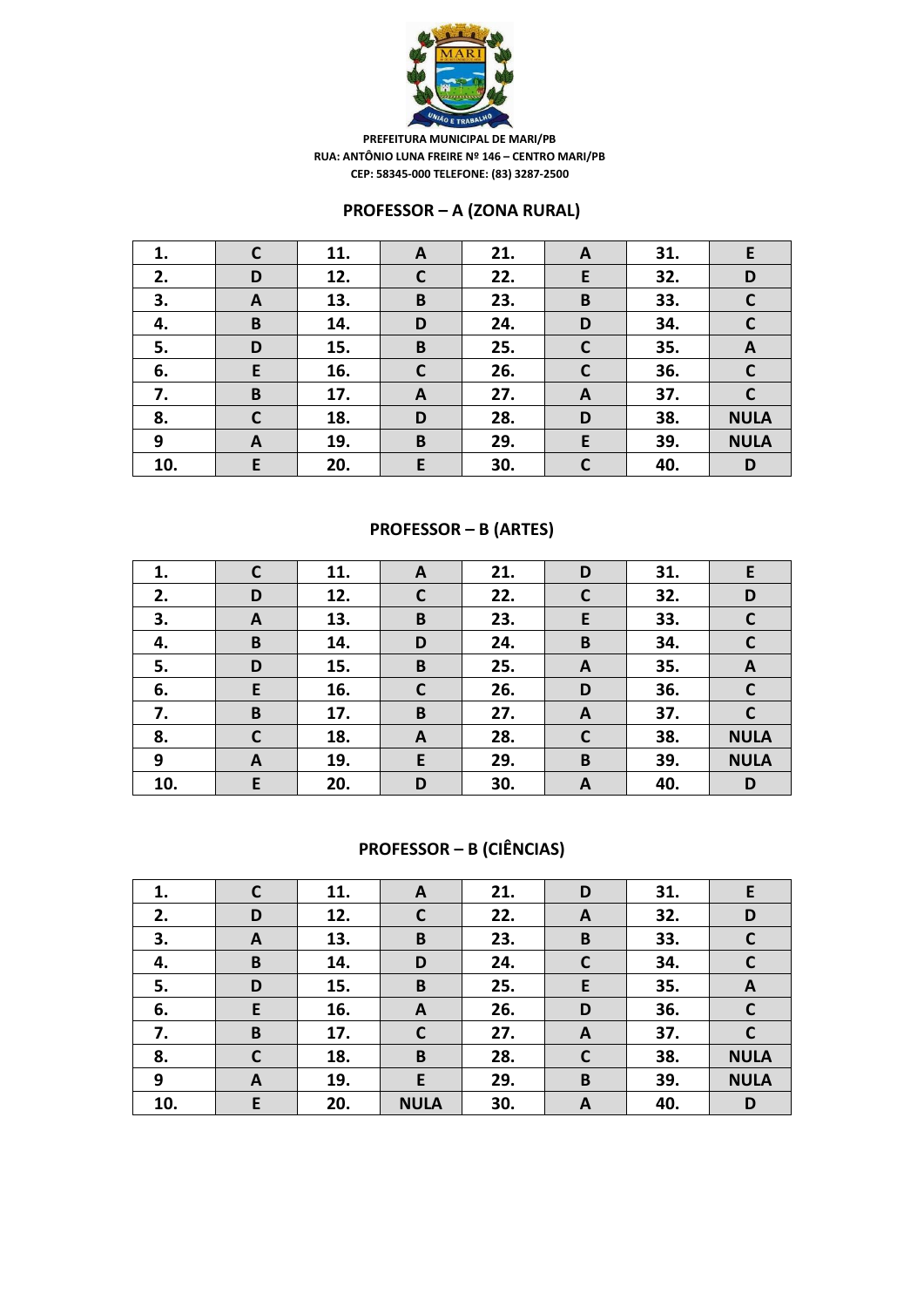

### **PROFESSOR – B (EDUCAÇÃO FÍSICA)**

| 1.  | C | 11. | A           | 21. | E           | 31. | E            |
|-----|---|-----|-------------|-----|-------------|-----|--------------|
| 2.  | D | 12. | $\mathbf c$ | 22. | D           | 32. | D            |
| 3.  | A | 13. | B           | 23. | A           | 33. | $\mathbf c$  |
| 4.  | B | 14. | D           | 24. | B           | 34. | $\mathsf{C}$ |
| 5.  | D | 15. | $\mathbf B$ | 25. | $\mathbf C$ | 35. | $\mathbf{A}$ |
| 6.  | E | 16. | E           | 26. | D           | 36. | $\mathbf C$  |
| 7.  | B | 17. | A           | 27. | A           | 37. | C            |
| 8.  | C | 18. | C           | 28. | C           | 38. | <b>NULA</b>  |
| 9   | A | 19. | $\mathbf B$ | 29. | B           | 39. | <b>NULA</b>  |
| 10. | E | 20. | D           | 30. | A           | 40. | D            |

### **PROFESSOR – B (GEOGRAFIA)**

| 1.  |              | 11. | A            | 21. | A | 31. | E            |
|-----|--------------|-----|--------------|-----|---|-----|--------------|
| 2.  | D            | 12. | $\mathsf{C}$ | 22. |   | 32. | D            |
| 3.  | A            | 13. | B            | 23. | A | 33. | C            |
| 4.  | B            | 14. | D            | 24. | D | 34. | $\mathsf{C}$ |
| 5.  | D            | 15. | B            | 25. | E | 35. | A            |
| 6.  | E            | 16. | $\mathsf{C}$ | 26. | D | 36. | $\mathbf c$  |
| 7.  | B            | 17. | <b>NULA</b>  | 27. | A | 37. | $\mathsf{C}$ |
| 8.  | $\mathsf{C}$ | 18. | D            | 28. | C | 38. | <b>NULA</b>  |
| 9   | A            | 19. | E            | 29. | B | 39. | <b>NULA</b>  |
| 10. | E            | 20. | B            | 30. | A | 40. | D            |

### **PROFESSOR – B (LIBRAS)**

| 1.  | C            | 11. | A            | 21. | D            | 31. | E            |
|-----|--------------|-----|--------------|-----|--------------|-----|--------------|
| 2.  | D            | 12. | $\mathbf c$  | 22. | $\mathbf c$  | 32. | D            |
| 3.  | A            | 13. | B            | 23. | B            | 33. | $\mathsf{C}$ |
| 4.  | B            | 14. | D            | 24. | B            | 34. | $\mathsf{C}$ |
| 5.  | D            | 15. | B            | 25. | E            | 35. | A            |
| 6.  | E            | 16. | E            | 26. | D            | 36. | $\mathbf C$  |
| 7.  | B            | 17. | $\mathbf{A}$ | 27. | A            | 37. | C            |
| 8.  | $\mathsf{C}$ | 18. | $\mathbf c$  | 28. | $\mathsf{C}$ | 38. | <b>NULA</b>  |
| 9   | A            | 19. | D            | 29. | B            | 39. | <b>NULA</b>  |
| 10. | E            | 20. | E            | 30. | A            | 40. | D            |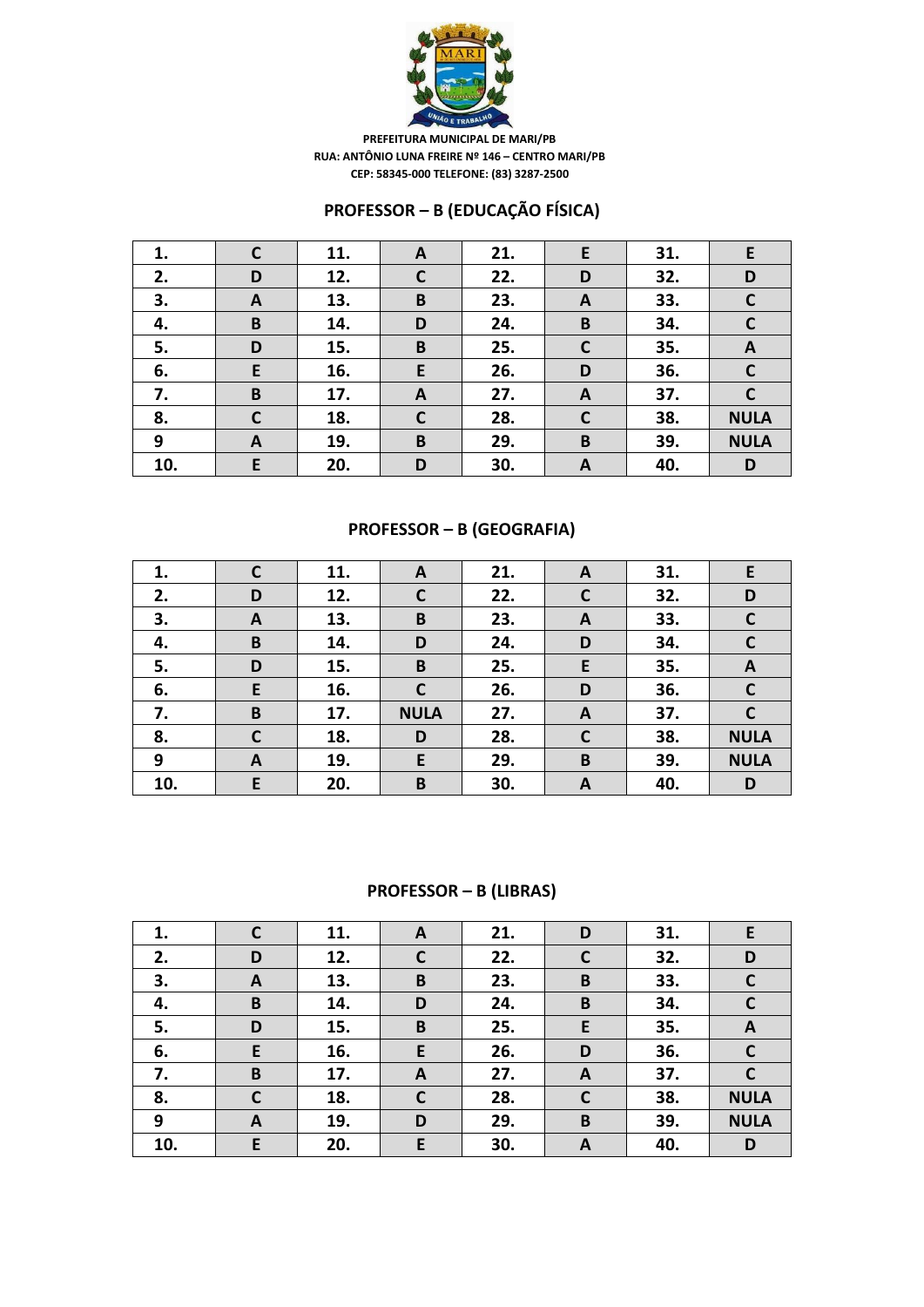

### **PROFESSOR – B (LINGUA INGLESA)**

| 1.  | $\mathbf C$ | 11. | A           | 21. | A            | 31. | E            |
|-----|-------------|-----|-------------|-----|--------------|-----|--------------|
| 2.  | D           | 12. | $\mathbf c$ | 22. | B            | 32. | D            |
| 3.  | A           | 13. | B           | 23. | E            | 33. | $\mathbf c$  |
| 4.  | B           | 14. | D           | 24. | A            | 34. | $\mathsf{C}$ |
| 5.  | D           | 15. | B           | 25. | $\mathbf C$  | 35. | $\mathbf{A}$ |
| 6.  | E           | 16. | B           | 26. | D            | 36. | $\mathsf{C}$ |
| 7.  | B           | 17. | E           | 27. | A            | 37. | C            |
| 8.  | C           | 18. | C           | 28. | $\mathsf{C}$ | 38. | <b>NULA</b>  |
| 9   | A           | 19. | D           | 29. | B            | 39. | <b>NULA</b>  |
| 10. | E           | 20. | D           | 30. | A            | 40. | D            |

# **PROFESSOR – B (LÍNGUA PORTUGUESA)**

| 1.  | $\mathbf C$  | 11. | A            | 21. |              | 31. | E            |
|-----|--------------|-----|--------------|-----|--------------|-----|--------------|
| 2.  | D            | 12. | $\mathsf{C}$ | 22. | B            | 32. | D            |
| 3.  | A            | 13. | B            | 23. | A            | 33. | $\mathsf{C}$ |
| 4.  | B            | 14. | D            | 24. | D            | 34. | $\mathsf{C}$ |
| 5.  | D            | 15. | B            | 25. | D            | 35. | A            |
| 6.  | E            | 16. | B            | 26. | D            | 36. | $\mathbf c$  |
| 7.  | B            | 17. | D            | 27. | A            | 37. | $\mathsf{C}$ |
| 8.  | $\mathsf{C}$ | 18. | $\mathsf{C}$ | 28. | $\mathsf{C}$ | 38. | <b>NULA</b>  |
| 9   | A            | 19. | A            | 29. | B            | 39. | <b>NULA</b>  |
| 10. | E            | 20. | E            | 30. | A            | 40. | D            |

### **PROFESSOR – B (MATEMÁTICA)**

| 1.  | C | 11. | A | 21. | A            | 31. | E            |
|-----|---|-----|---|-----|--------------|-----|--------------|
| 2.  | D | 12. | C | 22. | D            | 32. | D            |
| 3.  | A | 13. | B | 23. | $\mathsf{C}$ | 33. | $\mathbf C$  |
| 4.  | B | 14. | D | 24. | A            | 34. | $\mathbf C$  |
| 5.  | D | 15. | B | 25. | <b>NULA</b>  | 35. | $\mathbf{A}$ |
| 6.  | E | 16. | C | 26. | D            | 36. | $\mathbf C$  |
| 7.  | B | 17. | B | 27. | $\mathbf{A}$ | 37. | C            |
| 8.  | C | 18. | C | 28. | $\mathbf C$  | 38. | <b>NULA</b>  |
| 9   | A | 19. | A | 29. | B            | 39. | <b>NULA</b>  |
| 10. | E | 20. | B | 30. | A            | 40. | D            |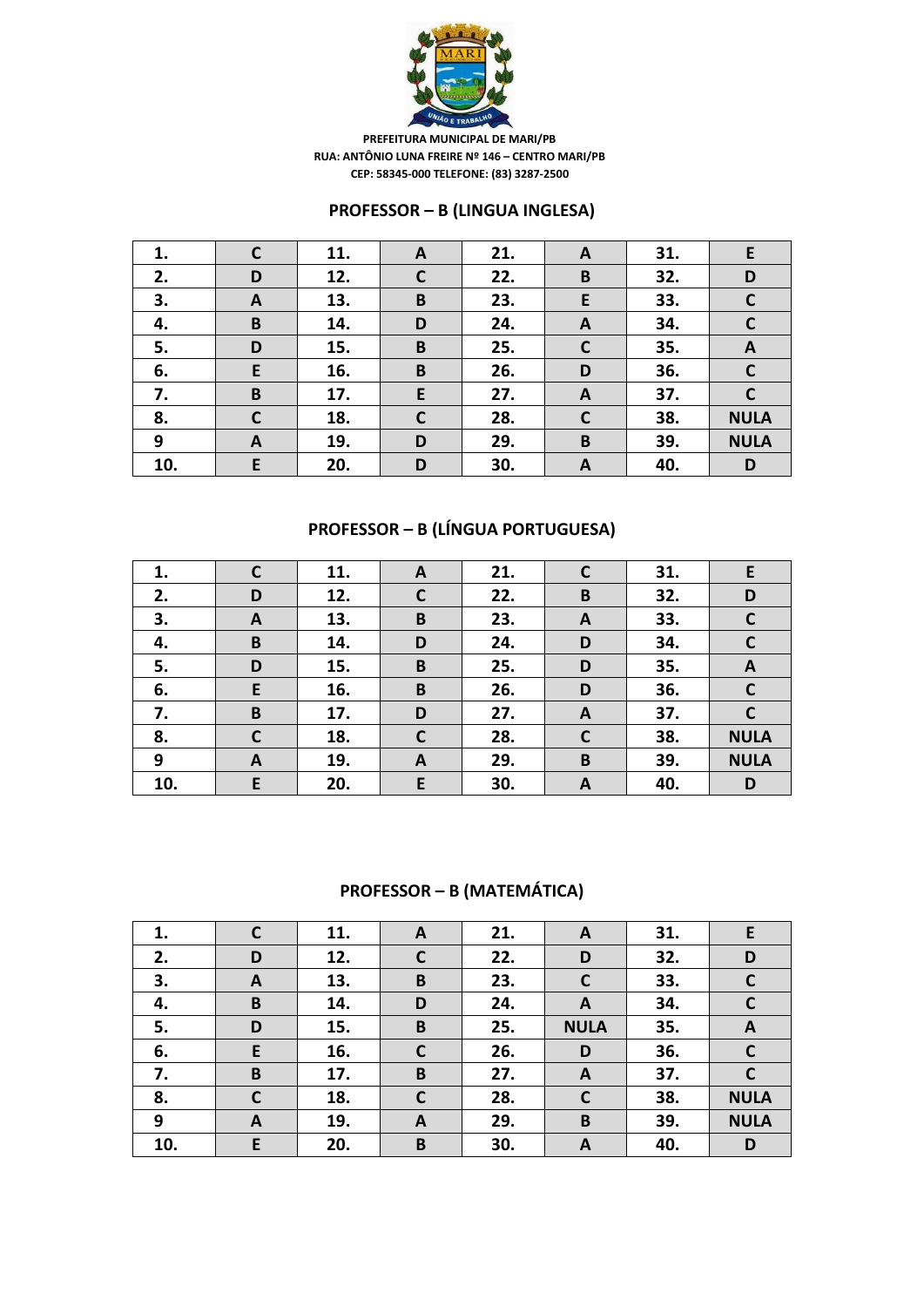

### **PROFESSOR DE EDUCAÇÃO FÍSICA - NASF**

| 1.  | С            | 11. | A            | 21. | $\mathsf{C}$ | 31. | E           |
|-----|--------------|-----|--------------|-----|--------------|-----|-------------|
| 2.  | D            | 12. | $\mathsf{C}$ | 22. | E            | 32. | D           |
| 3.  | A            | 13. | $\mathbf B$  | 23. | B            | 33. | $\mathbf C$ |
| 4.  | B            | 14. | D            | 24. | D            | 34. | C           |
| 5.  | D            | 15. | B            | 25. | E            | 35. | A           |
| 6.  | E            | 16. | B            | 26. | $\mathsf{C}$ | 36. | $\mathbf C$ |
| 7.  | B            | 17. | B            | 27. | B            | 37. | C           |
| 8.  | $\mathsf{C}$ | 18. | E            | 28. | D            | 38. | <b>NULA</b> |
| 9   | A            | 19. | D            | 29. | $\mathsf{C}$ | 39. | <b>NULA</b> |
| 10. | E            | 20. | A            | 30. | E            | 40. | D           |

# **PROFESSOR DE EDUCAÇÃO FÍSICA – ACADEMIA DE SAÚDE**

| 1.  | C            | 11. | A            | 21. |             | 31. | E            |
|-----|--------------|-----|--------------|-----|-------------|-----|--------------|
| 2.  | D            | 12. | $\mathsf{C}$ | 22. | E           | 32. | D            |
| 3.  | A            | 13. | B            | 23. | D           | 33. | $\mathsf{C}$ |
| 4.  | B            | 14. | D            | 24. | B           | 34. | $\mathsf{C}$ |
| 5.  | D            | 15. | B            | 25. | A           | 35. | A            |
| 6.  | E            | 16. | D            | 26. | E           | 36. | $\mathbf c$  |
| 7.  | B            | 17. | $\mathbf c$  | 27. | <b>NULA</b> | 37. | $\mathsf{C}$ |
| 8.  | $\mathsf{C}$ | 18. | $\mathsf{C}$ | 28. | B           | 38. | <b>NULA</b>  |
| 9   | A            | 19. | D            | 29. | B           | 39. | <b>NULA</b>  |
| 10. | E            | 20. | E            | 30. | A           | 40. | D            |

#### **PSICOPEDAGOGO**

| 1.  | С            | 11. | A | 21. | B              | 31. | E            |
|-----|--------------|-----|---|-----|----------------|-----|--------------|
| 2.  | D            | 12. | C | 22. | D              | 32. | D            |
| 3.  | A            | 13. | B | 23. | E              | 33. | $\mathbf c$  |
| 4.  | B            | 14. | D | 24. | D              | 34. | $\mathsf{C}$ |
| 5.  | D            | 15. | B | 25. | E              | 35. | A            |
| 6.  | E            | 16. | D | 26. | $\overline{A}$ | 36. | C            |
| 7.  | B            | 17. | B | 27. | E              | 37. | C            |
| 8.  | $\mathsf{C}$ | 18. | A | 28. | $\mathsf{C}$   | 38. | <b>NULA</b>  |
| 9   | A            | 19. | C | 29. | B              | 39. | <b>NULA</b>  |
| 10. | E            | 20. | A | 30. | A              | 40. | D            |